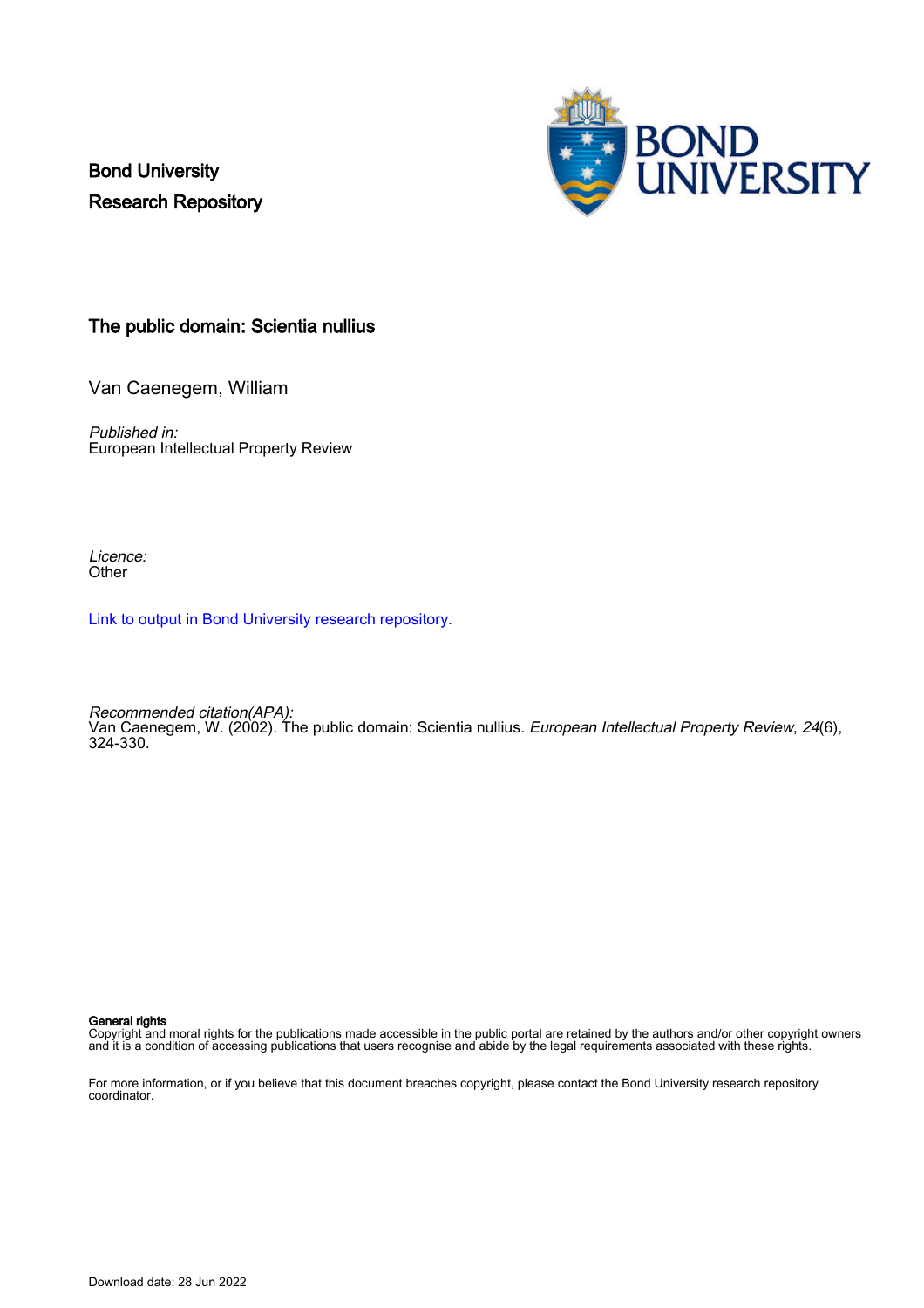# **Bond University [ePublications@bond](http://epublications.bond.edu.au?utm_source=epublications.bond.edu.au%2Flaw_pubs%2F168&utm_medium=PDF&utm_campaign=PDFCoverPages)**

[Law Faculty Publications](http://epublications.bond.edu.au/law_pubs?utm_source=epublications.bond.edu.au%2Flaw_pubs%2F168&utm_medium=PDF&utm_campaign=PDFCoverPages) [Faculty of Law](http://epublications.bond.edu.au/law?utm_source=epublications.bond.edu.au%2Flaw_pubs%2F168&utm_medium=PDF&utm_campaign=PDFCoverPages)

1-1-2002

# The public domain: scientia nullius

William van Caenegem *Bond University*, william\_van\_caenegem@bond.edu.au

Follow this and additional works at: [http://epublications.bond.edu.au/law\\_pubs](http://epublications.bond.edu.au/law_pubs?utm_source=epublications.bond.edu.au%2Flaw_pubs%2F168&utm_medium=PDF&utm_campaign=PDFCoverPages) Part of the [Law Commons](http://network.bepress.com/hgg/discipline/578?utm_source=epublications.bond.edu.au%2Flaw_pubs%2F168&utm_medium=PDF&utm_campaign=PDFCoverPages)

Recommended Citation William van Caenegem. (2002) "The public domain: scientia nullius" *,*, : ISSN 0412-0461.

http://epublications.bond.edu.au/law\_pubs/168

This Journal Article is brought to you by the Faculty of Law at [ePublications@bond](http://epublications.bond.edu.au). It has been accepted for inclusion in Law Faculty Publications by an authorized administrator of ePublications@bond. For more information, please contact [Bond University's Repository Coordinator.](mailto:acass@bond.edu.au)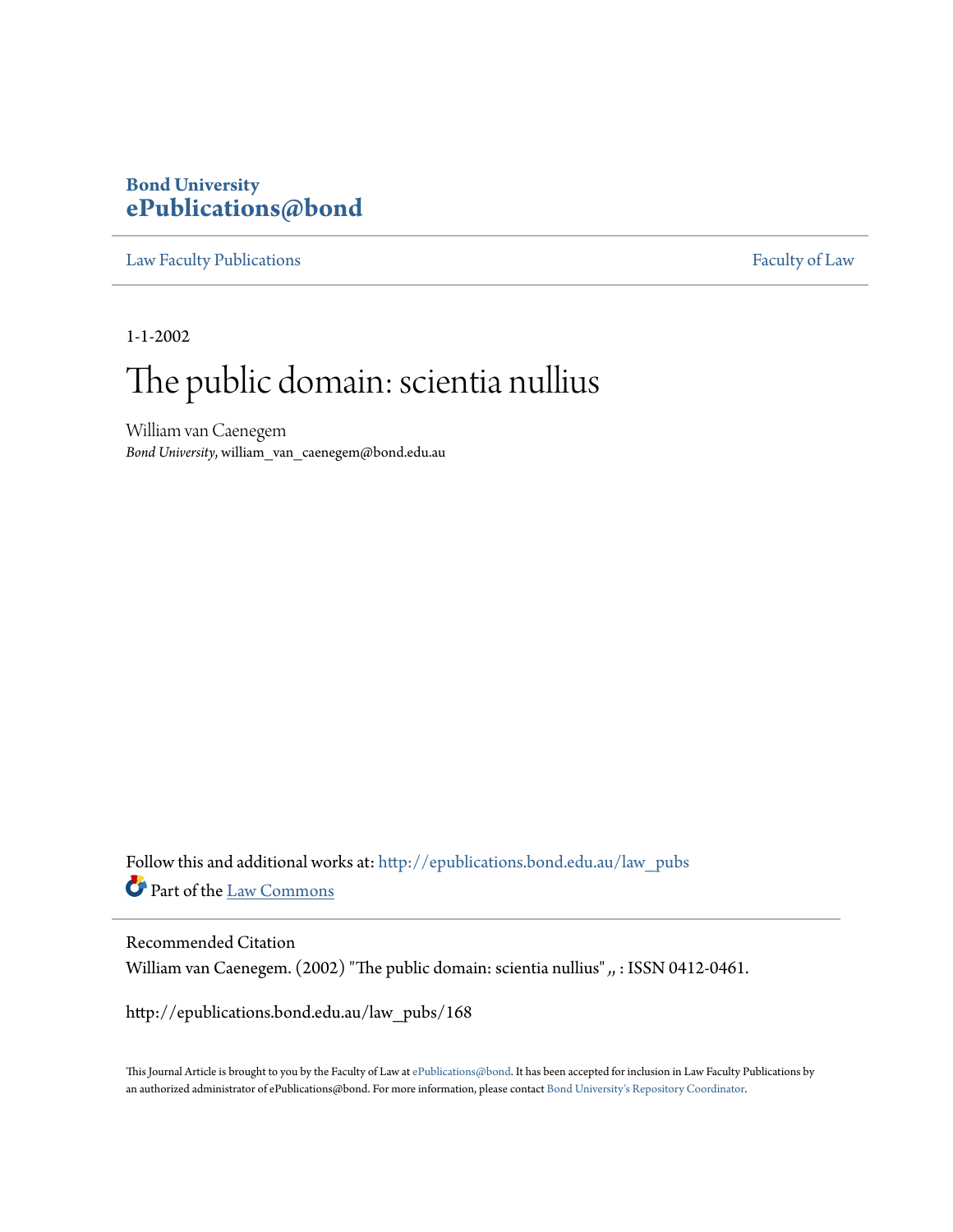

The "public domain" in intellectual property law is said to consist of intangible goods that are not subject to exclusive intellectual property rights and which are freely available to be used or exploited by any person. Maintaining a "healthy" public domain by limiting rights of appropriation in intangible goods is commonly put forward as an important public policy goal.

In this article, the author questions the conceptual value and impact of the concept of the "public domain". The article starts from the basic proposition that the subject-matter of intellectual property law is knowledge in its various forms. It is suggested that the essence of intellectual property law is not to determine which knowledge is available for appropriation, but to identify which knowledge *cannot* be appropriated. From this perspective, the notion of the "public domain" in fact operates to *deny* claims to control certain forms of human knowledge.

Some such claims over "public domain knowledge" are arguably legitimate within a normative framework that differs from the dominant norm in a given society. Social groups that have different normative structures regarding control over knowledge can find that use of the concept "public domain", which forms part of the dominant norm, trumps their claims.

For instance, from the perspective of certain indigenous Australian peoples, the notion of "public domain" operates to deny the effect of their own legitimate norms concerning control of both artistic and technological knowledge. Public domain knowledge can thus be referred to as *scientia nullius,* in the same manner that land, until *Mabo*,<sup>1</sup> was considered to have been terra *nullius* in Australia prior to European occupation.

The article concludes that the traditional notion of the "public domain" is one of uncertain utility that is only positive viewed from a singular cultural and social perspective. At the very least, its legitimate purpose and

effect in intellectual property theory is relative and insufficiently understood.

# **The Traditional Notion of the Public Domain**

The public domain is traditionally defined in the negative, as consisting of those "intangible goods" *not* subject to intellectual property rights.<sup>2</sup> From this perspective the public domain contains:

- $\bullet$  intellectual property for which the term of protection has run out;
	- ® intellectual property that has been forfeited or is unclaimed; and
- ® those intangible goods that fall outside the scope of protection of intellectual property laws.

The essence of this approach is that nobody can restrict the use of public domain knowledge by relying on the rules of intellectual property law.<sup>3</sup>

# **Positive and Negative Theories of the Public Domain**

Recently the theory of the public domain has come to the fore in the debate over the expansion of the scope of intellectual property rights (or so-called "commodification of knowledge"). Expansion of intellectual property rights is said to threaten a healthy public domain. On this view, the public domain is a bastion against privatisation of knowledge. It serves the public interest by enabling free access to artistic expression, education and scientific research, thus enhancing creativity, selfexpression and a productive cultural and artistic life.<sup>4</sup>

Some authors have recently recognised the inherent limitations of the negative theory of the public domain. They advocate the need to postulate a *positive theory, i.e.* a theory that actively defines the characteristics of what is or should be in the public domain.<sup>5</sup> Such a theory

2 Corresponding notions are "intellectual commons", or "public sphere". The "public domain" notion is equally relevant to the arts and copyright-related industries, as to scientific pursuits and patent-related industries.

3 However, it may be possible to control intangibles by other means, for instance in the context of the development of the internet as a legal sphere in which intangible goods are controlled by way of contractual rather than statutory prohibitions. Apart from contract, other regulatory systems may affect access to the "public domain", *e.g.* trade practices law or corporations law. Non-legal factors also affect the openness of the public domain *(e.g.* market dominance).

4 In the contexts of scientific research, see R. P. Merges, "Property rights theory and the commons: the case of scientific research" (1996) 13 Soc.Phil. & Policy 145-167. In relation to the whole of intellectual property law, see K. Aoki, "Authors, inventors and trademark owners: Private intellectual property and the public domain" (1993-4) 18/1 *Columbia-VIM Journal of Law and the Arts* 1; and Part II in 18/3-4. In the context of musical copyright, see J. Heald, "Reviving the rhetoric of the public interest: choir directors, copy machines and new arrangements of public domain music" (1996) 46 Duke L.J. 241. Much of the debate concerns the effect of rent-seeking behaviour of firms on the balance between private interest and the public interest.

5 One might call it a taxonomy of public domain knowledge. See, e.g. J. Litman, "The Public Domain" (1990) 39 Emory L.J. 965; D. Lange, "Recognizing the Public Domain" (1981) 44 *Law & Contemporary Problems* 147.

*The author wishes to thank his colleague Dr Janet McDonald for her invaluable remarks and suggestions concerning an earlier draft of this article.*

*<sup>1</sup> Mabo v. Queensland[No. 2]* (1992) 175 C.L.R. 1. This decision of the High Court abandoned the notition of *terra nullius* in relation to Australian land prior to European occupation and recognised common law "native title" rights to land.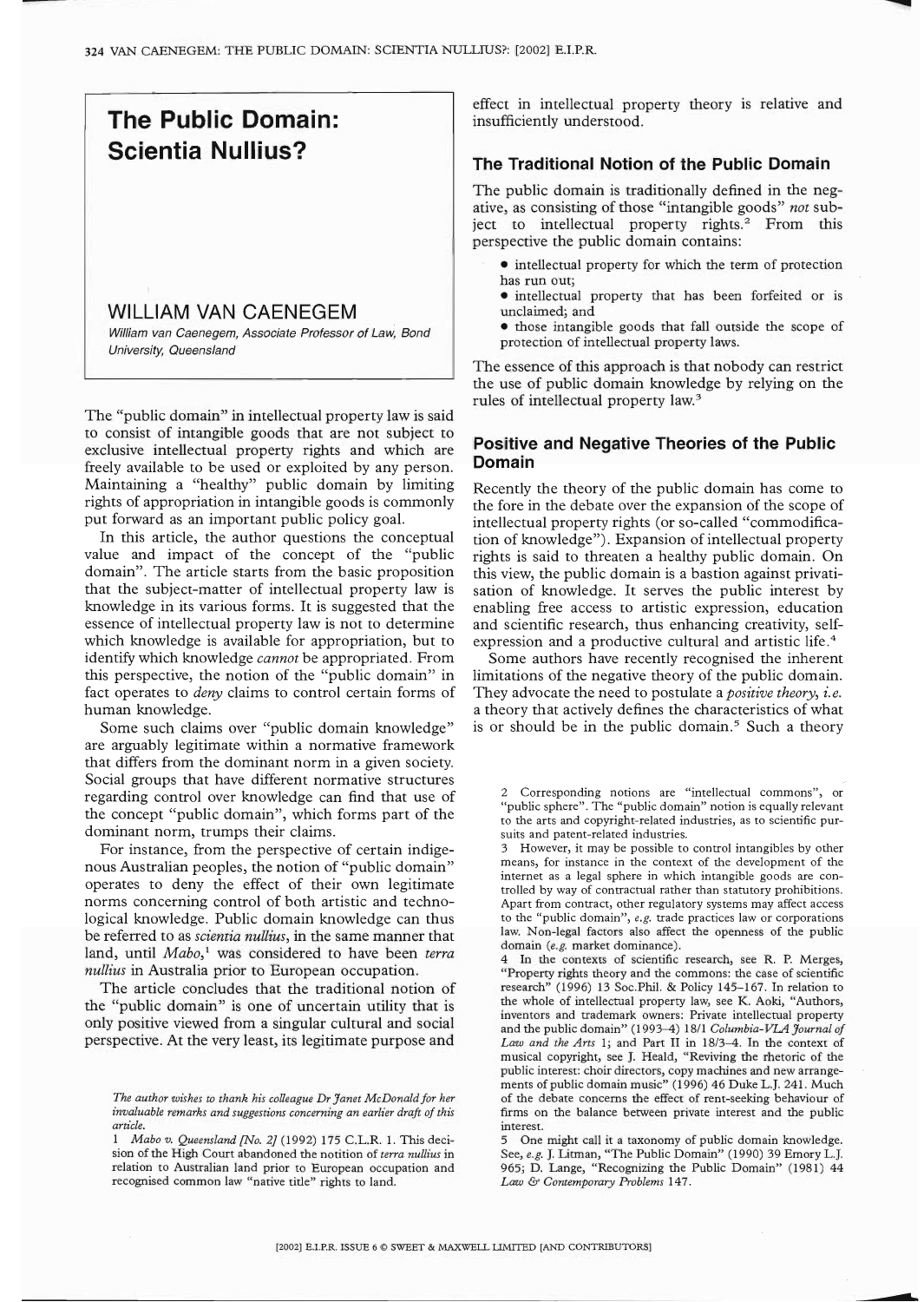would then permit of a more effective defence against commodification.

But is the notion in fact so inherently vague and uncertain that it has very limited use as an analytical tool, whatever the theoretical context?6

# **The Scope of IPRs and the Public Domain**

Determining the ideal size of a "healthy" public domain, and by inference, the scope of intellectual property rights, is a conceptually, analytically and empirically challenging task.

Take for instance the contention that as the scope of intellectual property rights expands, the public domain automatically contracts. This is not really as clear-cut as it at first appears. If the incentive effect of intellectual property rights is given any credence at all, $<sup>7</sup>$  then argu-</sup> ably the greater the incentive—that is to say, the greater the potential returns from the production of new knowledge because of the greater scope for appropriation of those returns--the greater the volume of intangible goods created.<sup>8</sup> And the more intangible goods are created, the greater, both immediately and eventually, the extent of the public domain!

Immediately, because the creation of most intellectual property has a spillover effect into the public domain. For example, the ideas in a copyright work are immediately available for development by others; the patent specification is an open source of information concerning technology. Eventually, because when the term of the IPRs runs out, intangible goods are available for all to use.<sup>9</sup> At the very least, therefore, there is no simple linear relationship between the scope of IPRs and the size of the public domain.

#### **What use the Public Domain?**

The nature of the relationship between the scope of IPRs and the size of the public domain is unclear. Moreover, there is neither a comprehensive taxonomy nor clear understanding of the value of public domain knowledge. Theoretically the value of its contents lies in its free availability for research, education, imitation and creative adaptation. But it is apparent that the value of such knowledge must be, at the very least, very variable. Just a couple of points will illustrate this.

6 See, *e.g.,* E. Samuels, "The public domain in copyright law" (1993) J.Copr.Soc'y 41 at 137.

*i.e.* the reward of exploitable property rights increases the production of intellectual goods from the suboptimal level that exists in the absence of such rights.

8 Although the race for windfall profits may in fact result in duplication of investment if the rewards are potentially too great, *e.g.* if the scope of the patent to be granted is very wide.

Granted that in specific cases it can be convincingly argued that the granting of property rights on the basis of rent-seeking activity of existing IPR owners is detrimental to the public interest. But this does not support a *general* argument that the creation of additional IPRs is automatically detrimental to the public domain as, for instance, is the case with extension of term of existing rights, which favours investment in existing I.P. to the detriment of investment in future I.P. It is an entirely different argument that too broad IPRs lend themselves to detrimental monopolistic conduct through cumulation, accumulation of market power and the like.

First, an unknown proportion of practical knowledge may, by the time it enters the public domain, be of little practical utility, because of the rapid pace of scientific discovery, innovation and technological change in an industrial society.<sup>10</sup> Nonetheless, some knowledge that enters the public domain may be useful to competitors seeking access to markets even after a relatively long term of protection has expired. For instance, some patented pharmaceutical inventions still have profit potential as generic drugs at the expiry of the patent term. $11$ 

Secondly, much public domain knowledge is of no immediate utility. Two reasons for this stand out: it is commonly interwoven with proprietary knowledge; and it requires people with relevant tacit knowledge and experience to turn it to account.

Accordingly, there seems to be little conceptual advantage in general and undifferentiated assertions concerning the threat to the public domain whenever some extensions of IPRs is proposed. There is no generally accepted established basis for presuming that reducing the size of the public domain (if that were the result of increased IPRs) *per se* is against the public interest in access to useful knowledge. This is not to say that assessing the effect of specific rules of intellectual property law on access to certain kinds of knowledge is not a significant task.12

The undifferentiated concept of the public domain is thus vague and difficult to apply in other than the most abstract terms. Should one therefore simply ignore it as irrelevant, as unable to sway opinion one way or the other in the debate concerning the optimal scope of intellectual property rights? Maybe so, if it were not for the fact that its impact is not necessarily neutral. This article will illustrate below how the public domain concept, as an integral part of dominant normative structures, may inadvertently justify the denial of the otherwise legitimate claims of indigenous peoples to control intangibles. But this analysis does not apply to claims by indigenous peoples alone. Other groups whose normative structures are subordinated by the dominant norm can be affected in a similar manner.

10 Take the example of copyright: works generally enter the public domain 50 years after the death of the author. In industrialised nations the average age at death of a woman is approximately 75. If a person's most productive years are between the ages of 25 (when they finish their education) and 65 (when they retire) this means that a work may enter the public domain between 60 and 100 years after it was made. Will there be much interest in it, or use for it? What if the work is a computer program? In truth much knowledge may be of little application in a competitive market, even long before the expiry of the term of protection.

11 Hence the attempts of rent-seekers to extend the term; in the United States individual patent owners have been successful in obtaining extensions of term for specific compounds. The extension of pharmaceutical patent terms on the basis of loss of monopoly term because of marketing approval requirements can also be seen as the result of successful rent-seeking lobbying by pharmaceutical patentees. In many other areas, patented inventions are of historical interest only after 20 years, and there is little interest in them either from competitors or the patentee.

12 Furthermore, an argument that the public domain notion as such is of little utility does nto amount to an assertion that creation is not vitally dependent on imitation and re-use of existing knowledge.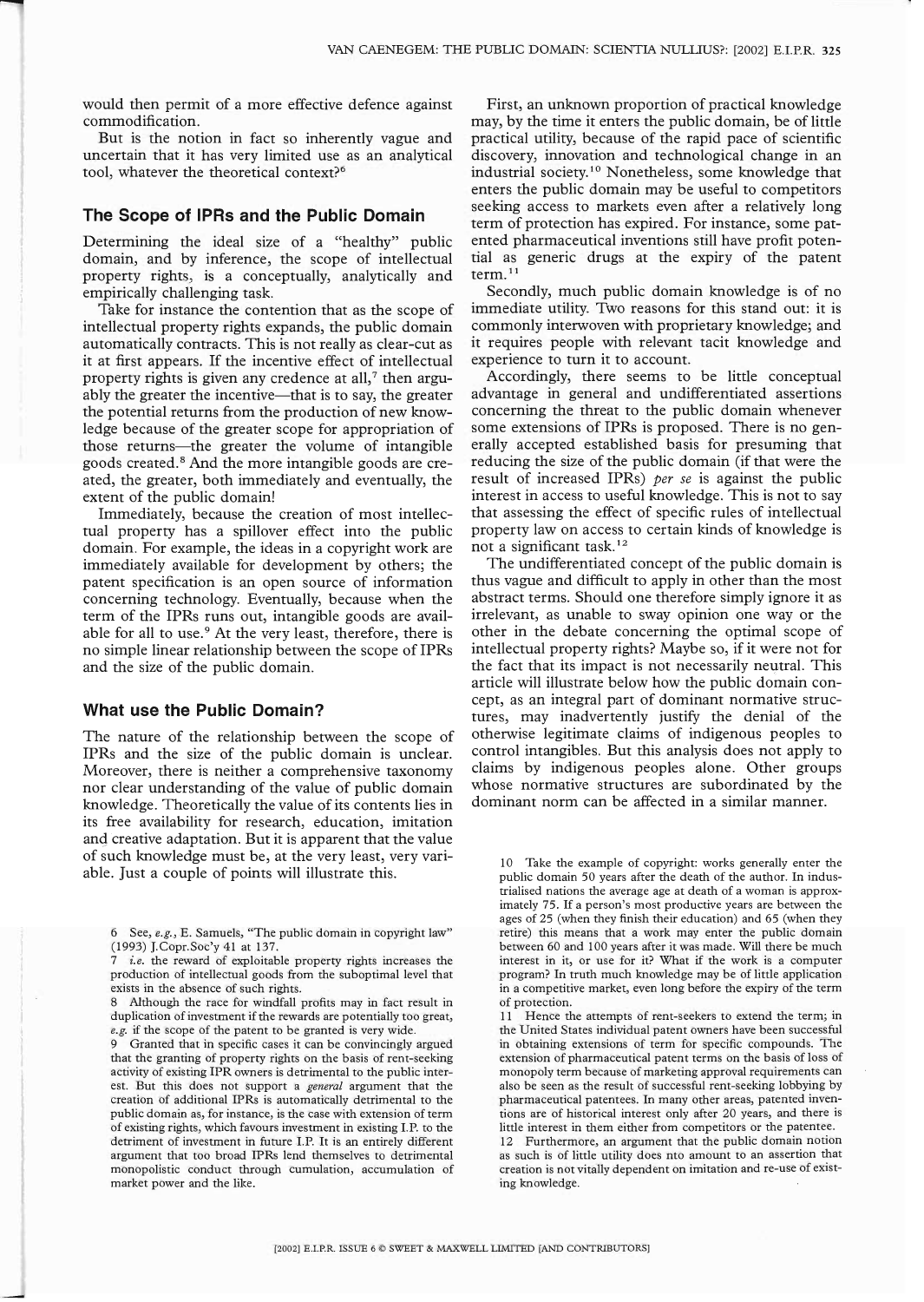# **The subject=matter of Intellectual Property Law**

But before we arrive at that conclusion, we must first go back to basics and re-conceptualise the subject-matter of intellectual property law in positive terms and without immediate reference to the divide between "proprietary rights" and "the public domain". Then we must examine how some knowledge came to be the subject of proprietary rights, and other knowledge not. That examination will reveal how this divide came about through a culturally determined process, an insight that will take us back to considering the impact of the public domain on indigenous claims to control knowledge.

This exercise of determining what is the subjectmatter of intellectual property law is not co-extensive with the question: "What are the rights comprehended in intellectual property law?" Nor can it be answered usefully by saying that "intellectual property law is concerned with property in intangibles". The subject-matter must be defined without reference to highly abstract concepts such as "intangibles" or legal notions such as "property". The use of these terms in this field of law is nothing if not confusing. 13 What should be emphasised here is that intellectual property law is not only concerned with material subject to legal rights; certain things that fall outside the protection of the law are just as much its proper subject-matter as what falls within the boundaries of defined rights. That raises the question of how to draw the limits of the subject-matter.<sup>14</sup>

The subject-matter of real property and personal property law is physical things or the physical environment. In intellectual property law physical things only have importance as follows. First, in terms of the subsistence and delineation of IPRs: for instance, copyright works must be in some material form. And secondly, in terms of allocating ownership of those rights: for instance, the author of a copyright work is the person who first reduced it to material form. Furthermore, physical form may serve to represent or communicate the subject-matter of intellectual property law, but it cannot be said to be the subject-matter of intellectual property law. If this is so, then what is? $15$  The author posits simply that it is human knowledge.16

The simple notion that human knowledge is the subject-matter of intellectual property law may be illustrated by reference to the various regimes. Copyright law consists of rights in what are ultimately expressions of either practical or artistic human knowledge. For instance, a painting represents human knowledge concerning the visual world, artistic techniques, creative ideas, etc. An architectural drawing is an expression of technical knowledge combined with artistic experience and creativity, etc. Patent law consists of rights in practical human knowledge. Design law is concerned with human knowledge and experience about the appearance of industrial goods, etc. Intellectual property law is ultimately concerned with the results of a process of human thought, as opposed to simply a process of human action.<sup>17</sup>

# **Rights to Knowledge: the Dominant Norm**

Having adopted "human knowledge" as the subjectmatter of intellectual property law, our next step is to examine how *certain* knowledge came to be carved out of that amorphous and indeterminate field. Over a period of centuries, European jurisdictions (and their successors) formulated and applied legal rules to the subject-matter of "human knowledge", delineating exclusive rights of varying scope and effect. These legal rules have now become the dominant global norm.

This process of excising the areas of human knowledge and experience that became subject to IPRs from the broader subject-matter was and continues to be bounded culturally and socio-economically. The process reflects the cultural and economic imperatives of specific "Western" polities with a relatively homogenous political, cultural and socio-economic infrastructure.<sup>18</sup>

What were the most crucial socio-economic imperatives? First, the integration of certain aspects of human knowledge into markets<sup>19</sup>; secondly, a search for legal norms reflecting the perceived relationship

<sup>13</sup> Nor does the author want to have recourse to notions such as "intangible" or "incorporeal" goods. That only replaces one abstract concept with another.

<sup>14</sup> In answering this question we must now accept that nonpatrimonial rights (so-called moral rights) are also a legitimate part of intellectual property law, even in English speaking countries, and that trade mark law, although in many respects different from other areas of intellectual property law, is nonetheless considered part of it.

<sup>15</sup> Much scholarship about the subject-matter of intellectual property law is concerned with applying the legal concept of property to "intangibles"; the focus is then usually on the meaning of "property", and how property in intangibles may be justified. This then often goes back to the two great schools of thought, the "Lockean" just deserts theory and a more continental European perception of inherent rights in the emanation of the personality of the creator; see, e.g., R Drahos, *A philosophy of intellectual property* (1996). Much historical analysis also focuses on the property aspects; see, *e.g.,* B. Sherman and L. Bently, The *making of intellectual property law* (1999). Future gazing in this area of law also focuses on the property issues; see, *e.g.B.* Shulman, *Owning the future* (1999). Much of the economic literature also focuses on property. In the process, the question "property in *what?",* seems often lost from view.

<sup>16</sup> Thus the subject-matter of intellectual property law is more than only the knowledge and experience that can be protected by IPRs at any given time. Knowledge is initially in the mind, although it may then be shared, be codified, become part of a "body of knowledge", or of "culture", "art", "tradition", etc. There is a danger of excessive reductionism in proposing this definition. However, as will become apparent below, the essential reason for using this defmition is to emphasise that the subject-matter of I.R is broader than those things in which we recognise legal rights. How to define that subject-matter most accurately and comprehensively is open to much debate. In the author's opinion this conceptualisation is well supported when it comes to the legal protection of goodwill as well, although there are arguments in favour of treating goodwill differently.

<sup>17</sup> Although human action is relevant in terms of delineating the rights over human knowledge *(e.g.* by acts of expression, or making).

<sup>18</sup> In modern intellectual property law the author includes what Sherman and Bently, n. 15 above, refer to as pre-modern intellectual property law.

<sup>19</sup> The big shift that occurred was that the value, in terms of trade, of emanations of the mind became apparent; this required the structuring of rights in manifestations of knowledge, experience, etc., and the balancing of various public policy concerns in the process.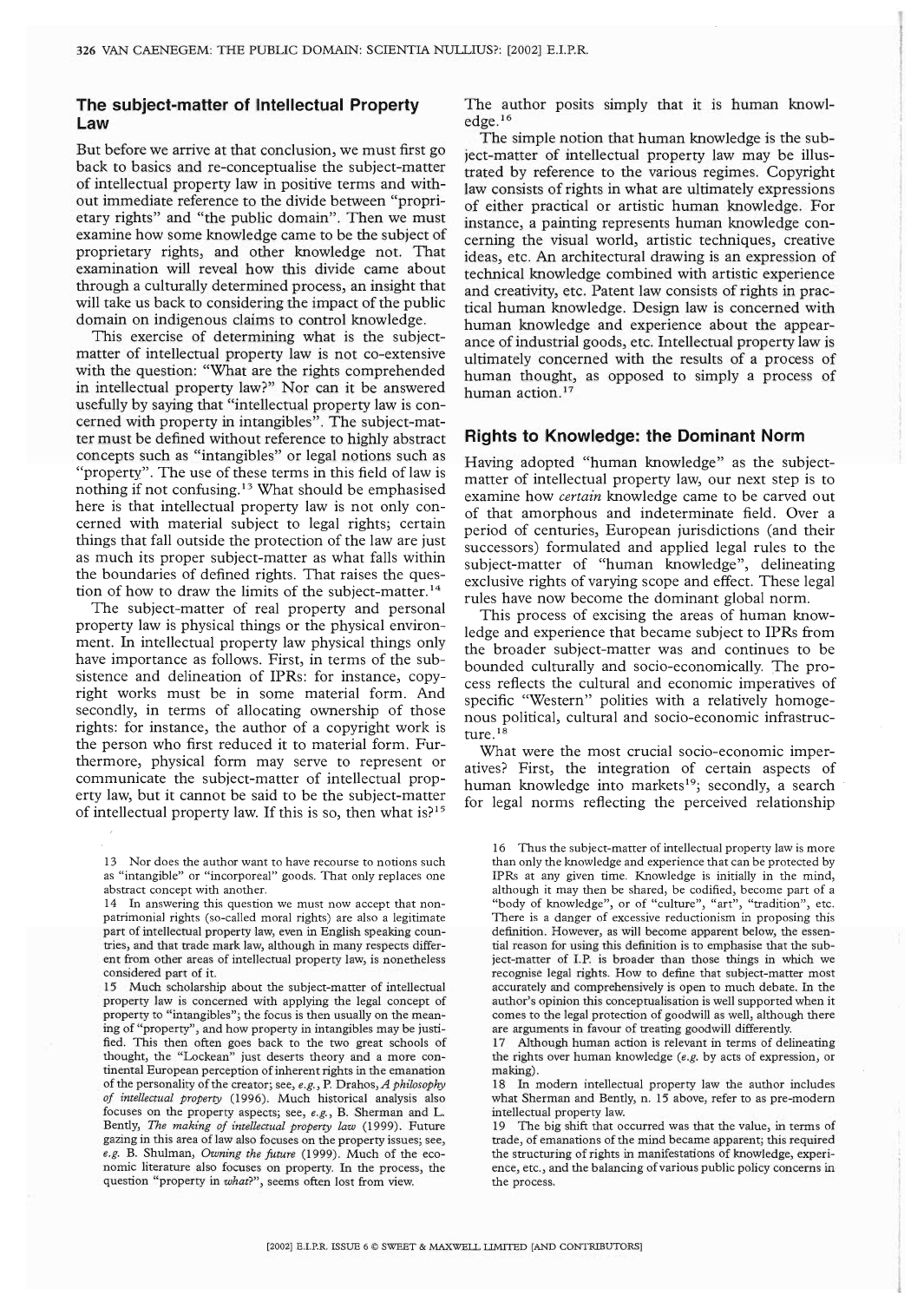between the creator and the external object of her creation<sup>20</sup>; and thirdly, the association between the *expression* and *application* of human knowledge, and human advancement and social progress. These factors influenced the formulation of legal rules in the context of specific political processes, as this article attempts to illustrate below.

In the light of these cultural and economic factors, the core characteristics of IPRs are unsurprising. The grant of IPRs depends on some external manifestation of human knowledge and experience (reification); they are precisely delineated, usually by reference to the material form in which they are expressed; only new or original expressions of knowledge are the subject of rights; the expression of knowledge usually originates with an identifiable person; and the rights are limited in extent and in time.<sup>21</sup> These are the core concepts of subsistence of rights in intellectual property law.

In terms of the law, since the eighteenth century the predominant focus of intellectual property doctrine has been on the applicability of the legal concept of property to "intangibles".<sup>22</sup> This was an issue at the time of the literary copyright debates in England. Unsurprisingly, it is still alive today.23 "Property rights", at least to some degree, allowed knowledge to become a recognisable object of economic exchange, or alternatively granted an author a legal basis to exercise her moral control over expressions of knowledge. The boundaries of intellectual property rights were fixed in the context of a debate about property rights. But if one looks beyond its constituent legal concepts, it is evident that the characteristic features of intellectual property law are rooted in the cultural, economic and technological conditions of Western Europe since the late middle ages. A brief illustration of that point, focusing on patents and copyright law, follows.

# **Determining the boundaries of intellectual property rights: patents and copyright**

#### External manifestation and precise delineation

With the invention of the printing press the processes of authorship and of distribution could easily be separated.<sup>24</sup> Knowledge could be "codified"<sup>25</sup> and presented in a consistent, determinate and predictable format which was adapted to printing and distribution. Importantly, in the standardised format of the printed book, the link between author and work could be clearly and consistently maintained. In other words, the author remained identifiable despite the multiple reproductions and distribution of the work. The work did not become distorted in the process of reproduction and distribution in the way that spoken words change a story in the telling.

At the same time, it became possible to distribute this codified knowledge at a relatively modest cost to all those who could read.<sup>26</sup> At a time of political and religious change and nascent scientific inquiry<sup>27</sup> there was a demand for new knowledge. However, the relevant technology required investment in machinery and in learning. There was a risk inherent in publishing *new* works, and unsurprisingly printers sought and gained exclusive legal rights that reduced that risk and enhanced profitability.

The predictability and consistency of the format of printed works (books) made them a logical focus for the identification of rights.<sup>28</sup> Because of the slowness of the cycle of radical technological change, rights could be centred effectively around a broadly defined technology.29 Furthermore, because the function of authorship and of distribution became separated, there needed to be a way to structure the relationship between author and publisher. In a society where legal rules and the notion of property formed the basis of individual exchange and agreement, mutual legal rights and obligations and property were the logical format.

In terms of patents, opposition to monopolies meant that the rights in "any new manner of manufacture" had to be limited in scope.<sup>30</sup> The focus of the early patent system was on enhancing the technological and skills base of the nation in a burgeoning rural and metropolitan manufacturing industry: hence the granting of monopolies in practical inventions, rather than in discoveries or in organisation innovations. The invention had to be delineated and practical. Furthermore, because of the preceding history of indiscriminate grant of trading monopolies, any monopoly of indeterminate scope or extent was viewed with such suspicion as to be

26 And many literate people happened also to be those who could afford to master the skill of reading and writing.

27 As to the emergence and evolution of Enlightenment rationalism, see R. Porter, *The Enlightenment* (2nd ed., 2001).

28 Copyright has since then adapted to attach rights to new formats of expression (or technologies) that become current and sufficiently stable and established.

29 The same can be said for designs at a later stage.

30 Any new manner of manufactures was the terminology used in the Statute of Monopolies, and still used in the Patents Act 1990 (Cth) to circumscribe patentable subject-matter.

<sup>20</sup> The latter view has been more prevalent in continental Europe and is best illustrated by reference to moral rights thinking in copyright law; the former view is more of the essence of I.P. law in English-speaking industrialised economies.

<sup>21</sup> Although trade marks are indeterminate in their duration, they are not unlimited in time. Cessation of use of a registered trade mark will ultimately result in the demise of the registered right.

<sup>22</sup> For an interesting historical overview, with reference to relevant primary and secondary materials, see Sherman and Bently, n. 15 above; see also C. Seville, *Literary Copyright in early Victorian England* (1999). For a contemporary analysis of the relationship between the legal concept of property and intangibles, see Drahos, n. 15 above.

<sup>23</sup> Adopting the language of property was useful shorthand, but there is no doubt that the analogy with property in land or chattels is a difficult one. Much of the modern debate about property is framed in terms of economic analysis.

<sup>24</sup> This rift between the creation and distribution or presentation of knowledge and experience was of fundamental importance; previously creativity and performance were more intimately linked. There was a close relationship between the creator and her audience, which largely disappeared thereafter. One of the "promises" of the internet is the re-establishment of this closer bond.

<sup>25</sup> The author uses the term "codified knowledge" as knowledge recorded in some form, as opposed to "tacit" knowledge, which is in the mind of a person.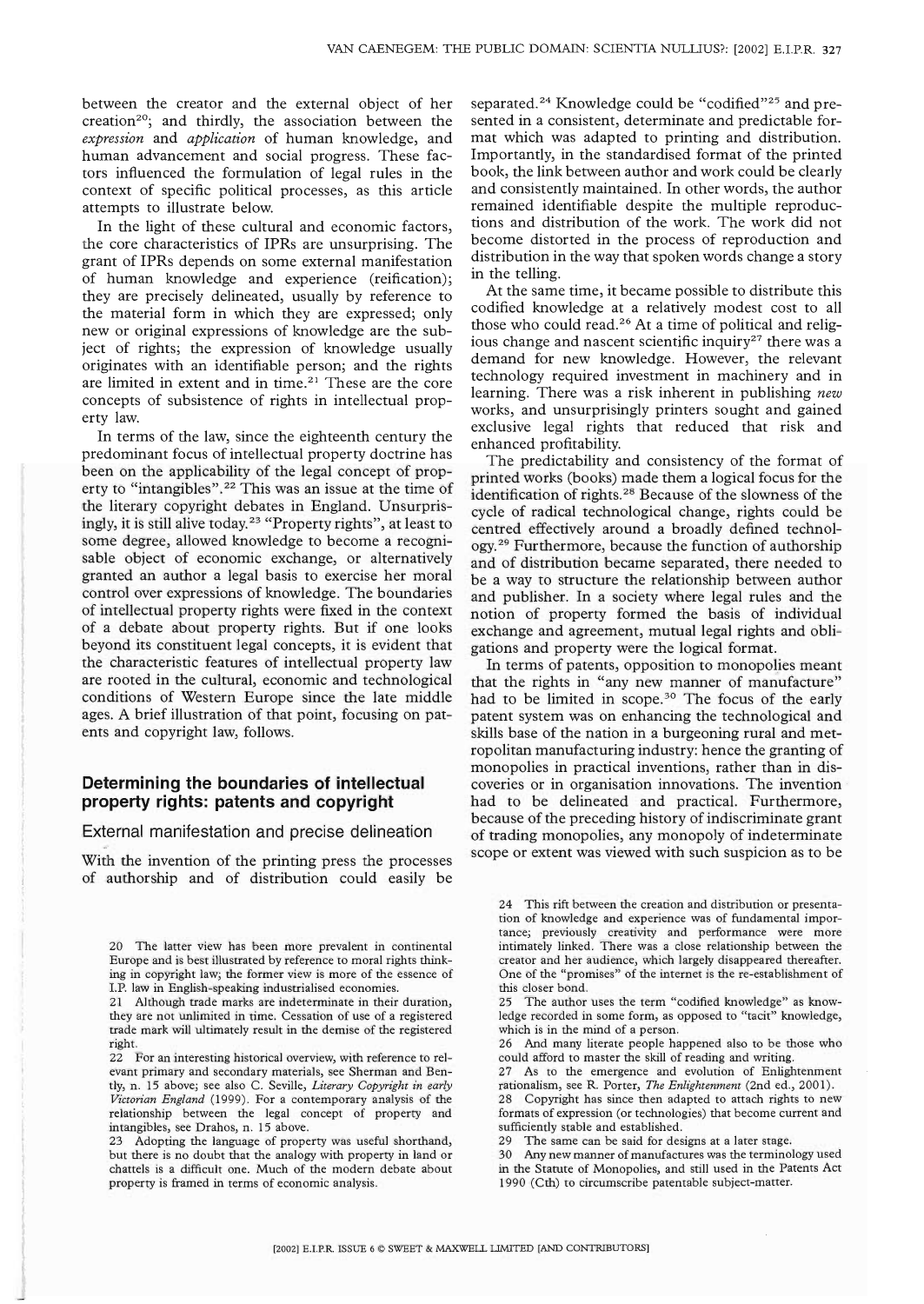a political impossibility.<sup>31</sup> Clear delineation required precise description, which also assisted the ultimate goal of the system of patent grant: wide diffusion of the most productive technologies and associated skills.

#### Originality or novelty, and an identifiable creator

In copyright law, the requirement of originality arose in the context of the transition from the grant of printing monopolies (of the Stationers' Guild) to the statutory grant of a "monopoly" over works of authorship, limited in time.<sup>32</sup> Since printing (or publishing) monopolies were out of the question, the ingenious trick of the printing trade was to argue in favour of authors' rights. Originality was the legal link between author and work. Printers knew full well that they could easily and cheaply acquire the authors' rights, to give themselves the effective monopoly they desired. The price they paid was a limitation on the duration of exclusive rights. The limited duration of the rights naturally set in train a search for new works to replace the old, because without new works there was no monopoly. The search for new or original works became an economic imperative for publishers (or printers).

Thus the rift between authorship and distribution naturally shifted the focus to authorship and the inextricably linked requirement of novelty or originality. The rise of a more romantic notion of authorship, always tempered by respect for tradition and imitation, only added to this emphasis on originality and individuality in later times.<sup>33</sup>

Patents were primarily granted with three goals in mind: the introduction of manufacturing technology, either newly invented or newly obtained from abroad<sup>34</sup>; the training of workers within the jurisdiction in the use of the technology<sup>35</sup>; and the eventual wide diffusion of productive technologies. These aims require close attention to the novelty of the invention. There is no point in granting a monopoly to a manufacture that is already established. In any case, such a monopoly would be equivalent to the practice of granting monopolies over existing trades and industries, which the Statute of Monopolies was intended to abolish. Establishing novelty required proof that others had not

35 Extending the technical skills of the population supported the continuity of manufacture once the patent term ended.

made the invention before, in other words, that this particular claimant was the first to make the invention. The grant of patents thus naturally becomes centred around the person of the inventor, who must be identified to enable the process of comparison between the old and the (allegedly) new.

#### Temporal limitation

Patent monopolies could only be for a limited term since there was a clear purpose to them which made them politically acceptable: to improve the technological basis of industry. The price that had to be paid for the introduction and diffusion of a technology within the jurisdiction, and for the education of the workforce, was a *temporary* monopoly. Exclusive rights of indeterminate duration were politically unacceptable and ultimately would not serve the goal of extending the manufacturing base of the economy *(i.e.* diffusion of technology).

With the passing of the Statute of Anne in 1709, publishers rescued a copyright of limited duration from the abolition of the indeterminate printers' monopoly. The monopoly of the Stationers' Guild had become inextricably linked with crown censorship and restrictions on the freedom of expression and of religion. Retention of an unlimited copyright carried with it the risk of reimposition of such restrictions, since there would be a determinate and readily controllable rather than--at the expiry of the copyright term--an indeterminate number of potential publishers. Freedom of expression, of scientific inquiry and of religion as emerging tenets of a liberal and democratic polity were and remain fundamentally incompatible with monopolies over forms of expression that are unlimited in term.

# **The Public Domain as Public Dispossession: Scientia Nullius**

Modern intellectual property law thus sanctions control over knowledge if certain socially, economically and culturally determined conditions, translated into legal norms, are met. Thus a claim to legal control over knowledge will normally fail where there is no external manifestation or precise delineation, no identifiable author or inventor,<sup>36</sup> no novelty or originality, and the claim recognises no temporal limitation.37 In other words, that knowledge to which such a claim extends will be said to be in the public domain, available for all to use, or for transformative appropriation.

From this perspective, the notion of the public domain supports the rejection of claims to control human knowledge. Some such claims are clearly without any justification; however, in other cases such

<sup>31</sup> It may be so that the term monopoly is not really applicable to new inventions, since there can hardly be an objection to granting a monopoly in something that by definition does not exist at the time the promise of a monopoly rent is held out. In the same way, we do not speak in terms of a monopoly if a man cuts down a tree and chops it into blocks for firewood: he may have property in the blocks, but we do not say he has a monopoly in them.

<sup>32</sup> By authorship is meant the need for an identifiable author.

<sup>33</sup> See Sherman and Bently, n. 15 above; see also D. Saunders, *Authorship and Copyright* (1992); and Woodmansee and Jaszi, eds., The Construction of Authorship, Textual appropriation in law *and literature* (1994). See also Seville, n. 22 above, concerning the framing of the 1842 Copyright Act (U.K.).

<sup>34</sup> The distinct search for inventiveness, i.e. for a small leap of individual "genius", as a separate requirement is relatively new, since inventiveness only became a separate requirement for validity in the 20th century.

<sup>36</sup> *i.e.* the author or inventor is either unidentifiable, does not want or is not allowed to be identified.

<sup>37</sup> And in those broad outlines the law is pretty homogenous around the world, as a result of the wide membership of the principal international instruments in this area of law.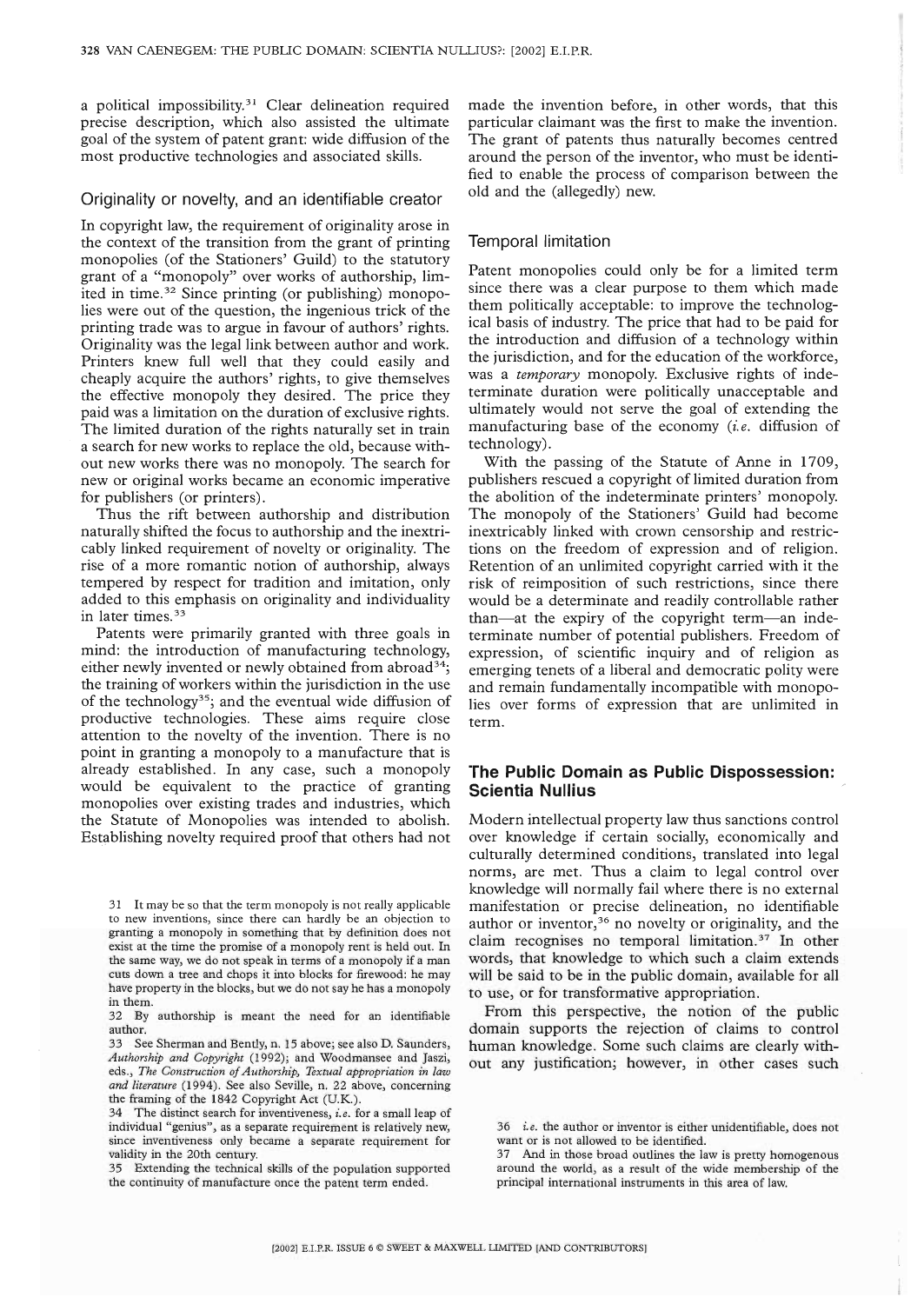claims draw their legitimacy from long-established distinct cultural and social normative imperatives. By analogy with land law prior to *A/Iabo:* land declared *terra nullius* could be used freely, or appropriated if legal conditions were met. For those who in fact had a claim to land based on different cultural, social and political norms, this amounted to a denial of rights, or an expropriation of land.

Similarly, knowledge declared in the public domain is open to use without restraint or to appropriation in accordance with certain conditions. For those who in fact have a claim to that knowledge construed on the basis of different normative structures, this amounts to an expropriation of knowledge. To coin a phrase, the public domain is the *scientia nullius*<sup>38</sup> of intellectual property law; just as the now discredited theory of *terra nullius* was really a theory justifying unwarranted dispossession of land, the theory of *scientia nullius* can be conceived as a justification for the dispossession of knowledge.

# **indigenous claims to knowledge**

The claims of indigenous peoples to control knowledge serve as an example. Such claims are justifiable and legitimate, but only on the basis of social, cultural and political precepts that are not or are only barely recognised by the dominant norm. They are readily trumped by the apparent justification that what is claimed lies in the "public domain".39 This would not be so significant were it not for the fact that the social and cultural norms that underlie the control of knowledge in indigenous communities are often diametrically opposed to the dominant norm, as reflected in the rules of intellectual property law (as outlined above).

In terms of copyright law, for instance, artistic expression of traditional indigenous Australians is often bound to social norms of possession that do not stress the individuality or control of a single author. Sociality or communality of control over the knowledge and its expression dominates.4° Control over knowledge and expression is not dependent on material form or precise delineation, but on rules that influence the conduct of the artist as a member of a social group. Furthermore, there is often a close and continuous relationship between the act of creation and that of distribution, *i.e.* between author and audience. In other words, performance is as much an act of creativity as is authorship itself.

Both in terms of practical technology and artistic expression, novelty or originality are not characteristics that determine the value of knowledge in traditional indigenous culture. Quite the contrary: valuable knowledge over which control is exercised is often of earlier origin, orally transmitted, and only gradually evolving. There is no need for a notion of sudden invention or individual creation: value is proven by long experience. Because there is no novelty requirement and control over knowledge is exercised in the context of social rather than commercial exchange, rights are not of limited duration. Religious connection to the possession and control of knowledge is strong, barring the simple commodification of such knowledge.

All these characteristics mean that indigenous knowledge often finds itself in the public domain. The public domain notion then functions as a way of justifying the denial of rights and rules relating to knowledge that have legitimacy within the confines of indigenous communities.

From this perspective the broad assertion that the maintenance of a "healthy" public domain is in the public interest, can be seen as an argument that favours continued dispossession. The view that a bigger and thus "healthier" public domain is *ipso facto* a "good thing" across the board does not hold true.

40 The conflict between the norms that prevail in Australian indigenous society and those represented by intellectual property law has become apparent in a number of recent Australian court decisions, where ingenious legal argument has been deployed to overcome the limitations of IPRs from an aboriginal perspective: see, *e.g., John Bulu Bulun v. R. & T. Textiles Pry Ltd* (1998) 1082 EC.A. (September 3, 1998); *Milpurrurru v. Indofurn Pry Ltd* (1994) 54 RC.R. 240; (1994) 130 A.L.R. 659. The recognition of native title rights to indigenous knowledge would at once remove such knowledge from the public domain, but yon Doussa J. in *John Bulun Bulun v. R. & T. Textiles Pry Ltd, ibid.,* said the following about the matter: "These proceedings represent another step by Aboriginal people to have communal title in their traditional ritual knowledge, and in particular in their artwork, recognised and protected by the Australian legal system. The inadequacies of statutory remedies under the Copyright Act 1968 as a means of protecting communal ownership have been noted in earlier decisions of this Court: see *Yumbulul v. Reserve Bank of Australia* (1991) 21 IPR 481 at 490 and *Milpurrurru v. Indofurn Pry Ltd* (1994) 54 FCR 240 at 247. See also McKeough and Stewart 'Intellectual Property and the Dreaming', published in Indigenous Australia and the Law, Johnston, Hinton & Rigney eds. (1997); Henderson 'What's in a Painting? The Cultural Harm of Unauthorised Reproduction' (1995) 17 Syd Law Rev 591 at 592; Ellison, 'Unauthorised Reproduction of Traditional Aboriginal Art' (1994) 17 UNSWALJ 327; and 'Stopping the Rip-Offs: Intellectual Property Protection for Aboriginal and Torres Strait Islander Peoples' (1994, National Capital Printing) where it was said at p. 6: 'While joint authorship of a work by two or more authors is recognised by the Copyright Act, collective ownership by reference to any other criterion, for example, membership of the author of a community whose customary laws invest the community with ownership of any creation of its members is not recognised.'"

<sup>38</sup> Lewis & Short's *Oxford Latin Dictionary* (1969) defines "scientia" as: a knowing or being skilled in any thing, knowledge, science, skill, expertness.

<sup>39</sup> The more usual terms of the debate about indigenous rights revolve around two diverging viewpoints: first, that indigenous people should agitate for the inclusion of their claims over knowledge within the framework of intellectual property law; secondly, that since their claims are based in quite different cultural notions, a *sui generis* system of protection for indigenous knowledge is more appropriate. The question then is how a *sui generis* system can be compatible with the existing system of IPRs, and with the dominant culture and social norms in postcolonial societies. As to the position of indigenous peoples in relation to intellectual property law, see M. Blakeney, "Protection of traditional medical knowledge of indigenous peoples" [1997] E.I.RR. 298; Drahos, "Indigenous knowledge and the Duties of Intellectual Property Owners" (1997) 11 I.P.J. 179; M. Halewood, "Indigenous and Local Knowledge" [1999] McGill L.J. 956; L. A. Whitt, "Indigenous peoples, intellectual property and the new imperial science" (1998) 23 *Oklahoma City University Law Review* 211; C. Haight Farley, "Protecting folklore of indigenous peoples: is intellectual property the answer?" (1997) 30 *Connecticut Law Review* 1; D. A. Posey, *Traditional Resource Rights* (1996). See also J. Sutherland, "Representations of indigenous peoples' knowledge and practice in modern international law and politics" (1995) Austr.J. of Human Rights 39.